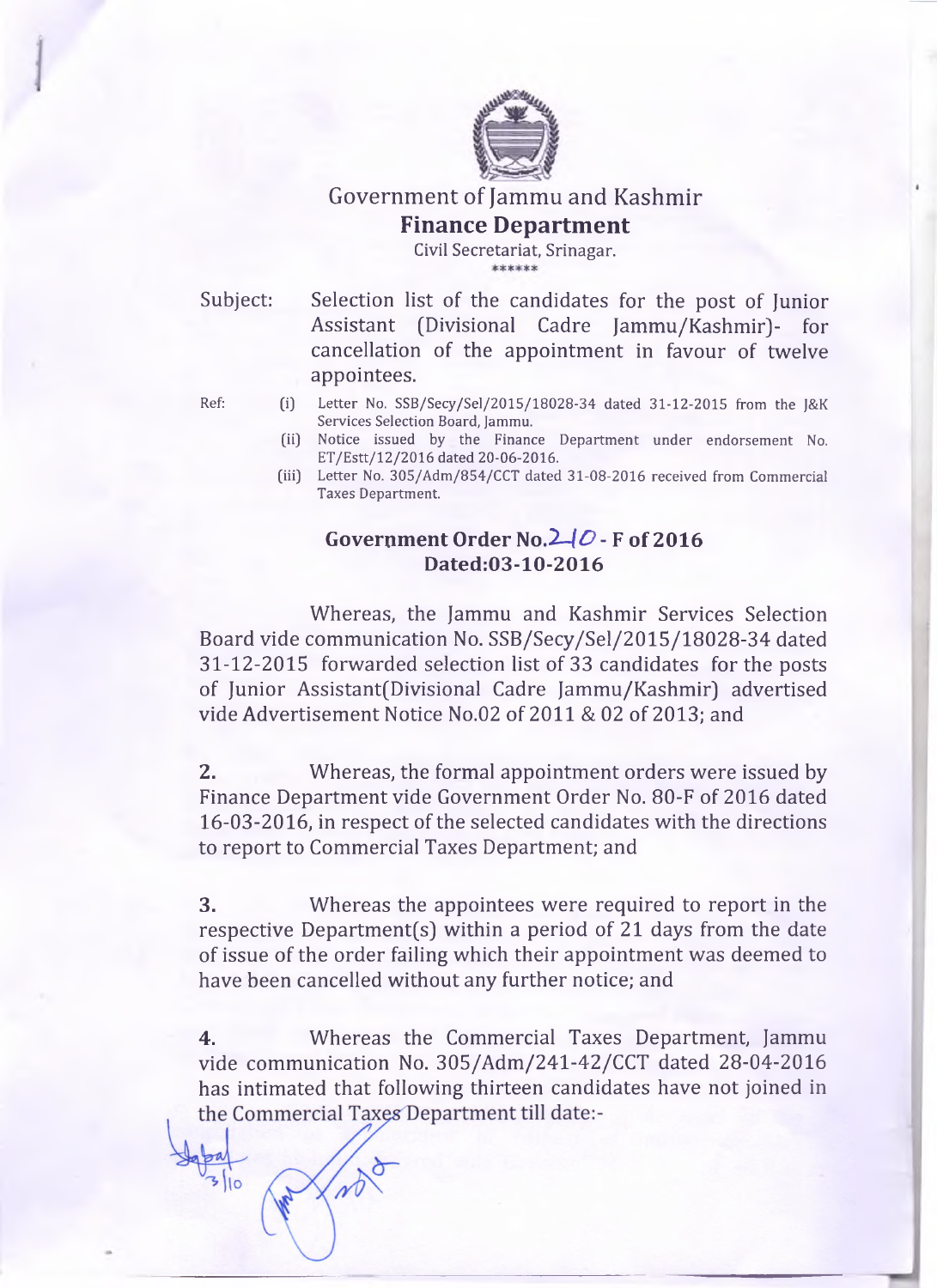| S.<br>No. | S. No. in<br>the<br>Select<br>List | S. No. in<br>the G.O<br>No. 80-F<br>of 2016<br>dated<br>$16 - 03 -$<br>2016. | Name of the<br>candidates           | Parentage                    | Permanent<br><b>Address</b>                                | <b>CAT</b> | <b>Divisional</b><br>Cadre | HoD<br>supposed<br>to report |
|-----------|------------------------------------|------------------------------------------------------------------------------|-------------------------------------|------------------------------|------------------------------------------------------------|------------|----------------------------|------------------------------|
| 1.        | R                                  | 5                                                                            | Jasnit Singh                        | Sinder Singh                 | 92-A Pvt Gandhi<br>Nagar, Jammu.                           | <b>OM</b>  | Jammu                      | Commercial<br>Taxes          |
| 2.        | 13                                 | 8                                                                            | Roshan Lal                          | Kuni Lal                     | Pheru<br>Chack.<br>Hiranagar, Kathua                       | 0M         | lammu                      | Commercial<br><b>Taxes</b>   |
| 3.        | $\mathbf{1}$                       | $\mathbf{1}$                                                                 | Rakesh Menia                        | Sh Sham Lal                  | H No. 625 Ashok<br>Nagar Satwari Distt<br>lammu.           | SC         | lammu                      | Commercial<br>Taxes          |
| 4.        | $\mathbf{1}$                       | $\mathbf{1}$                                                                 | Sawan Singh                         | Kuldeep<br>Singh             | P/O<br>Ghingrani<br><b>Bheela</b><br>Tehsil<br>thatri.     | <b>RBA</b> | lammu                      | Commercial<br>Taxes          |
| 5.        | $\mathbf{1}$                       | $\mathbf{1}$                                                                 | Shabir<br>Ahmad<br>Bhat             | Abdul Rashid<br><b>Bhat</b>  | Monghama<br>Pulwama.                                       | <b>OM</b>  | Kashmir                    | Commercial<br>Taxes          |
| 6.        | 3                                  | 3                                                                            | Showkat<br>Ahmad Rashi              | Ghulam<br>Mohd Rashi         | Baghi Roop Singh<br>Khanyar Srinagar.                      | <b>OM</b>  | Kashmir                    | Commercial<br>Taxes          |
| 7.        | 5                                  | 5                                                                            | Shabir<br>Ahmad<br>Tantry           | Mohd<br>Magbool<br>Tantry    | Hanfia<br>Colony<br>Armapora<br>Sopore<br>Sopre Baramulla. | 0M         | Kashmir                    | Commercial<br><b>Taxes</b>   |
| 8.        | $\overline{7}$                     | $\overline{7}$                                                               | Shabina<br>Khuroo                   | Ghulam<br>Mohammad<br>Khuroo | Shaeed<br>Gunj<br>Srinagar.                                | OM         | Kashmir                    | Commercial<br>Taxes          |
| 9.        | 8                                  | 8                                                                            | Nusrat Bano                         | Ghulam<br>Mohammad<br>Reshi  | Baghi Roop Singh<br>Khanyar Srinagar.                      | <b>OM</b>  | Kashmir                    | Commercial<br>Taxes          |
| 10.       | $\overline{Q}$                     | $\overline{q}$                                                               | Firdous Ahmad<br>Shah               | Mohmad<br>Ameen Shah         | Gowhar<br>Pora<br>Chadoora Budgam.                         | OM         | Kashmir                    | Commercial<br>Taxes          |
| 11.       | 10                                 | 10                                                                           | Manzoor<br>Ahmad Rather             | Abdul<br>Aziz<br>Rather      | Ashmuji Kulgam.                                            | 0M         | Kashmir                    | Commercial<br>Taxes          |
| 12.       | $\mathbf{1}$                       | $\mathbf{1}$                                                                 | Ahmad<br>Raees<br>Bhat <sup>*</sup> | Ahdul<br>Ahad<br>Bhat        | Berthipora Shopian                                         | <b>RBA</b> | Kashmir                    | Commercial<br>Taxes          |
| 13.       | $\mathbf{1}$                       | $\mathbf{1}$                                                                 | Masroof Ahmad<br>Bhat               | Saif Ud Din<br><b>Bhat</b>   | Malpora Sadurkote<br>Bandipora.                            | <b>RBA</b> | Kashmir                    | Commercial<br>Taxes          |

5. Whereas; the matter has been examined and it has been found that the issue being appointment in Government Service, warrants reasonable opportunity to be given to all of the thirteen candidates; and

6. Whereas, another opportunity was provided to all the above thirteen appointees vide this department's notice dated 20 06-2016 and they were asked to report Commercial Taxes Department within a period of 10 days from the date of issuance of the said notice; and

7. Whereas, the Commercial Taxes Department, vide communication No. 305/Adm/854/CCT dated 31-08-2016 has intimated the among thirteen appointees, twelve appointee(s) who have been afforded one more opportunity, have not joined in the Commercial Taxes Department within the stipulated period of time and one Mr. Jasnit Singh S/o Sinder Singh R/o Jammu has requested for extension of joining by a further period of three months; and

8. Now, therefore, sanction is hereby accorded to the cancellation of appointment in respect of following twelve candidates ab-initio ordered vide Government Order No. 80-F of

**£**